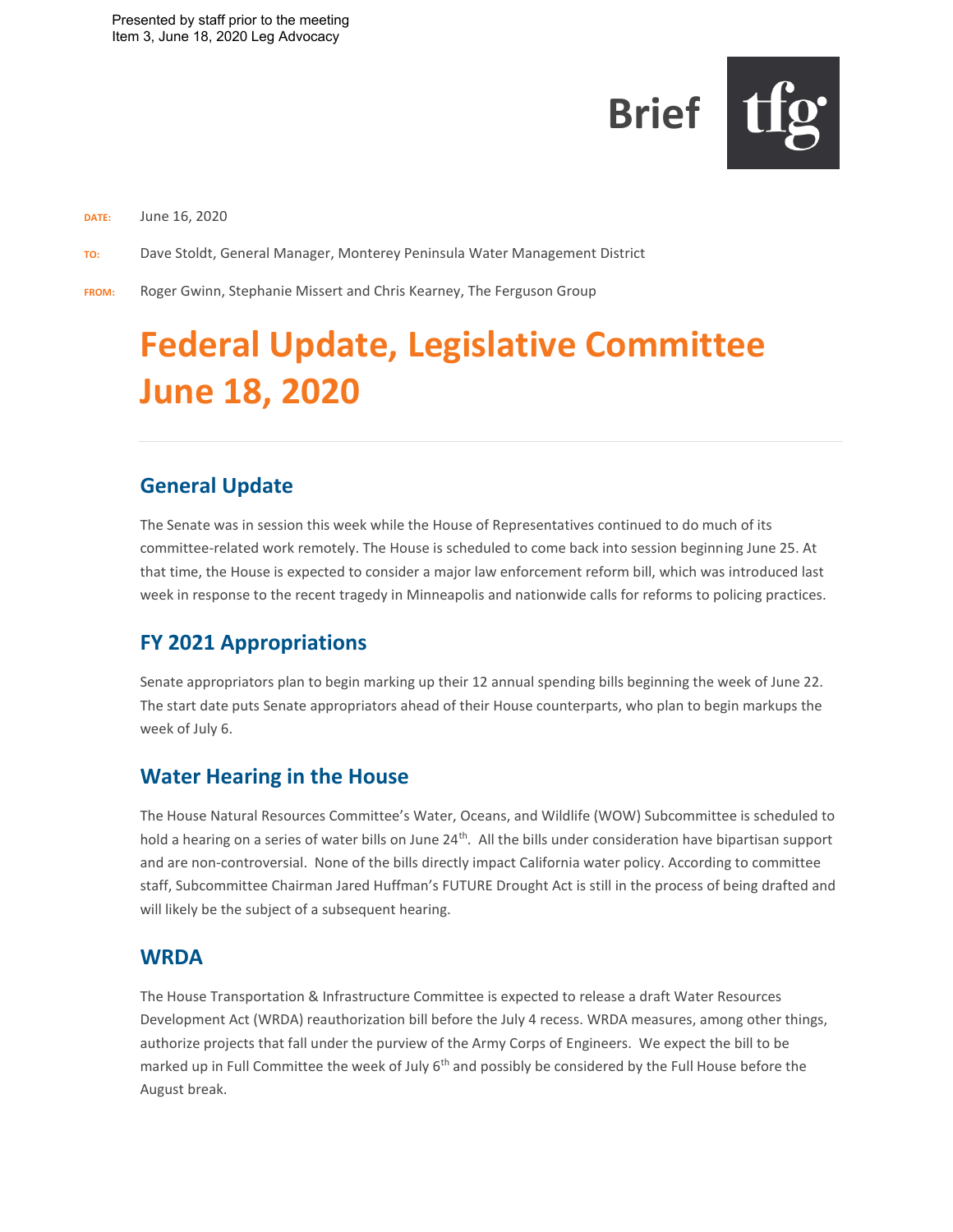

## **Infrastructure – COVID-19 Recovery**

Work in the House on an infrastructure bill begins in earnest this week with consideration of a massive transportation reauthorization bill by the full House Committee on Transportation and Infrastructure. The bill is expected to be reported out favorably on Thursday of this week and considered on the Floor of the House starting on June 30<sup>th</sup>. The transportation reauthorization bill will likely be the foundation for a few future, larger infrastructure packages that will eventually include additional Federal resources to help address water infrastructure and ecosystem restoration needs nationwide. The Senate is taking a similar approach, but the final Senate package is expected to be more modest in scope and cost than the House package. Final action on infrastructure is unlikely before the November election.

# **Special Districts Legislation**

Congressman John Garamendi (D-CA) has introduced HR 7073, the Special Districts Provide Essential Services Act, that requires that special districts receive no less than 5 percent of future COVID-19 relief funds. The bill would also give special districts access to the Federal Reserve's Municipal Lending Facility, which would provide special districts with access to low-cost, short-term financing.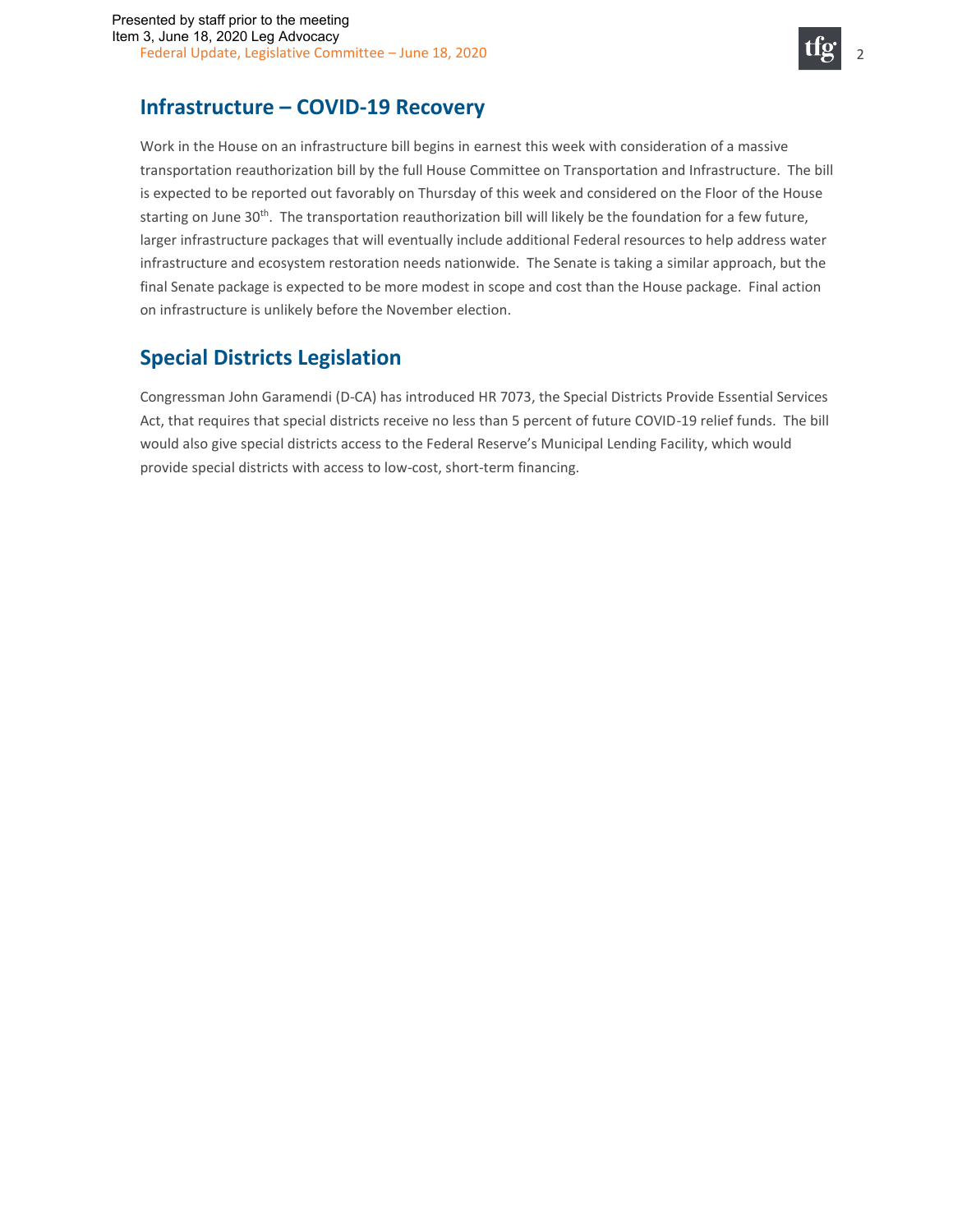

# **Water Legislative Tracker**

Last Updated: June 16, 2020

#### Overview

The following legislative tracker provides the status of legislation introduced in the 116th Congress pertaining to water issues. Each of the bill numbers is hyperlinked to the bill text, FiscalNote (FN) Outlook information and other related details.

The FN Outlook on the right side of each bill provides the legislation's pre-Floor (left) and Floor (right) likelihood of passing. The percentages shown are the status of the bill in the Chamber where it is currently under consideration (this is shown under 'Status'). The pre-Floor score is defined as the bill's likelihood of passing after it has been introduced but while it is being considered in that chamber's committees - before it has moved to the Floor for a vote.

#### **Bills** by Issue

#### **Monterey (36)**

Bill Number **[HR 830](http://app.fiscalnote.com/#/share/bill?url=a7e6fda6eab3e27d7cd69559c508499f)** Last Action **Referred To The House Committee On Financial Services 2019 01 29**

Status **In House** 7.8% 89.5% FN Outlook

**Title** Flood Insurance for Farmers Act of 2019

**Primary Sponsors** John Garamendi

**Bill Summary:** This bill would provide farmers access to discounted rates under the National Flood Insurance Program. The legislation would also lift the de facto federal prohibition on construction and repair of agricultural structures in high flood-risk areas designated by the Federal Emergency Management Agency. The Flood Insurance for Farmers Act of 2019 will provide farmers with a discounted rate under the National Flood Insurance Program. Additionally, the ban on farmers constructing or repairing structures in high flood-risk areas would be lifted. Under this legislation, FEMA would be required to develop a new flood mapping zones for basins in the Sacramento Valley and other locations protected by levees that do not currently meet thte federally mandated 100-year level of flood protection. These new flood zones would be based on actuarial risk and not be mandated to be at 100-year levels.

**Introduction Date:** 2019-01-29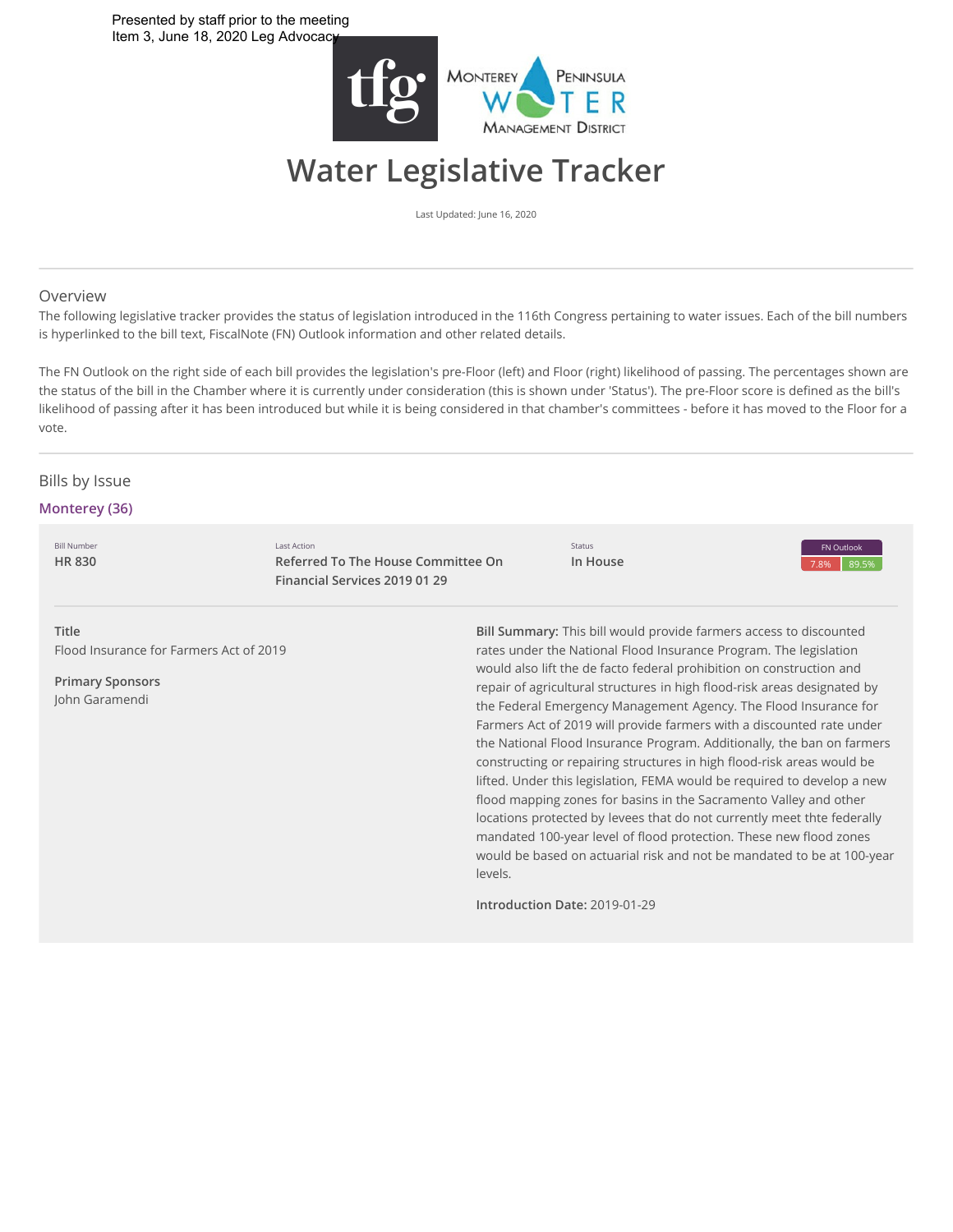4.5% 72.7% Bill Number **[HR 967](http://app.fiscalnote.com/#/share/bill?url=6e46241c92645819c1375d8213c7f1d3)** Last Action **Subcommittee Hearings Held 2019 06 13** Status **In House** FN Outlook

**Title**

Clean Water for Rural Communities Act

**Primary Sponsors** Greg Gianforte

**Bill Summary:** This bill would authorize the Dry-Redwater Regional Water Authority System and the Musselshell-Judith Rural Water System in the States of Montana and North Dakota, and for other purposes. The Musselshell-Judith Rural Water System project will be authorized under this bill to facilitate water treatment and delivery to portions of the Judith Basin, Wheatland, Golden Valley, Musselshell, Fergus, and Yellowstone Counties of Montana. Under this bill, the Dry Redwater Regional Water Authority System project will be authorized to complete a feasibilty study and to continue working with the Bureau of Reclamation.

**Introduction Date:** 2019-02-05

| <b>Bill Number</b><br>HR 1162                                                                          | <b>Last Action</b><br>Subcommittee On Water Oceans And Wildlife<br>Discharged 2020 03 11                                            |                                             | <b>Status</b><br>In House                                                                                                                                                                                                                                                                                                                                                                                                                                                                                                                                             | FN Outlook<br>84.1%<br>36.7% |
|--------------------------------------------------------------------------------------------------------|-------------------------------------------------------------------------------------------------------------------------------------|---------------------------------------------|-----------------------------------------------------------------------------------------------------------------------------------------------------------------------------------------------------------------------------------------------------------------------------------------------------------------------------------------------------------------------------------------------------------------------------------------------------------------------------------------------------------------------------------------------------------------------|------------------------------|
| Title<br>Water Recycling Investment and Improvement Act<br><b>Primary Sponsors</b><br>Grace Napolitano |                                                                                                                                     | Introduction Date: 2019-02-13               | Bill Summary: The bill aims to assist water agencies with the expansion,<br>planning, design, and building of water recycling plants and<br>modernizing water infrastructure in California and other western states.<br>Specifically, the bill would increase funding authorization for the Bureau<br>of Reclamation's Title XVI water recycling competitive grant program to<br>\$500 million from \$50 million. It would also make the program<br>permanent as it currently expires in 2021, and funds water recycling<br>and reuse projects for 17 western states. |                              |
| <b>Bill Number</b><br>HR 1331                                                                          | Last Action<br>Received In The Senate And Read Twice And<br>Referred To The Committee On Environment<br>And Public Works 2019 04 09 |                                             | <b>Status</b><br>In Senate                                                                                                                                                                                                                                                                                                                                                                                                                                                                                                                                            | FN Outlook<br>4.1%<br>51.3%  |
| Title<br><b>Local Water Protection Act</b><br><b>Primary Sponsors</b><br>Angie Craig                   |                                                                                                                                     | pollution.<br>Introduction Date: 2019-02-25 | Bill Summary: Increases grant funding for state and local governments<br>to decrease water pollutants, including addressing toxic agricultural<br>runoff, septic to sewer conversions, legacy pollutants, impacts from<br>dams, effects of channelization of waterbodies and other forms of                                                                                                                                                                                                                                                                           |                              |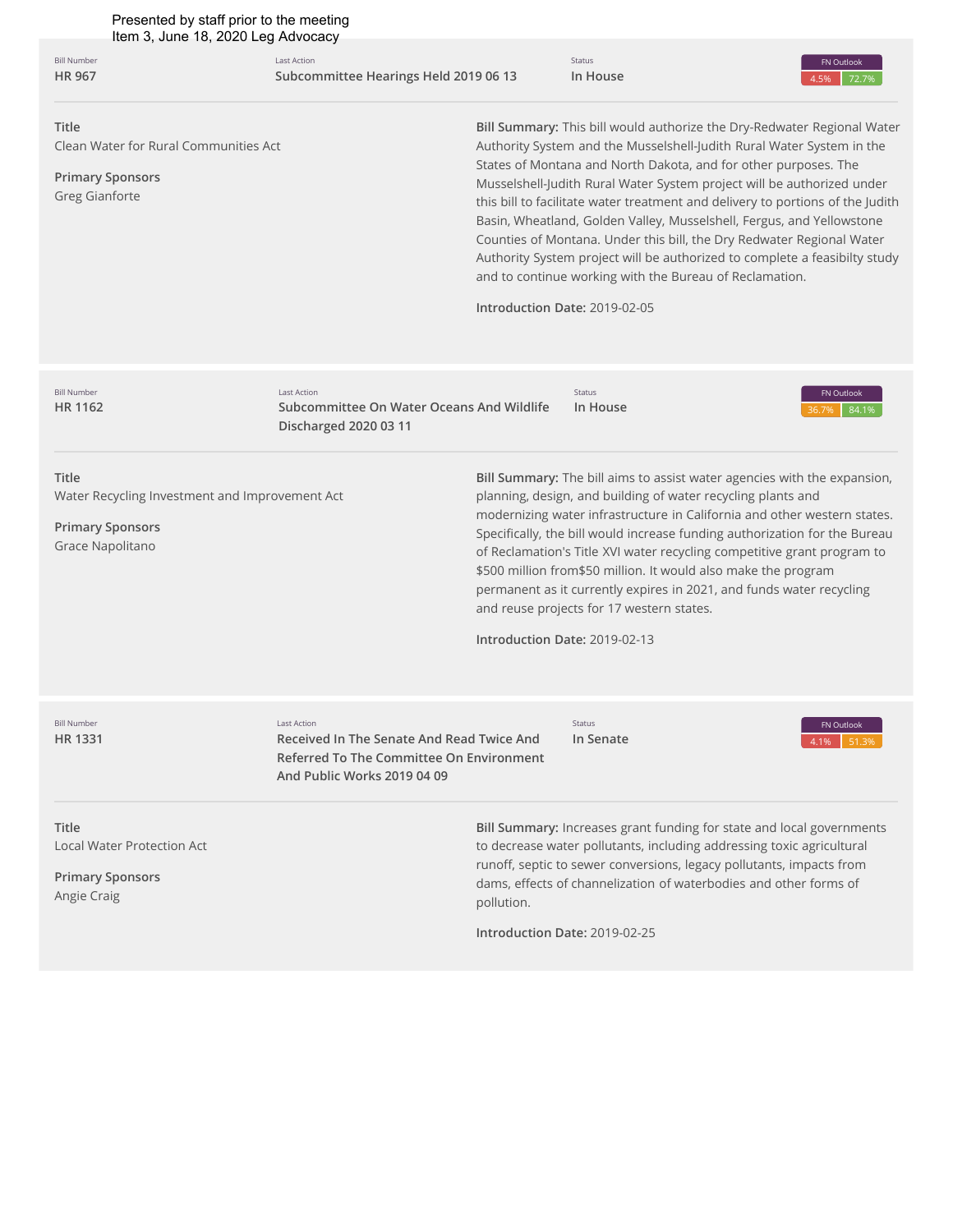5.4% 87.4% **Title** Drinking Water Infrastructure for Job Creation Act **Primary Sponsors** Maxine Waters **Bill Summary:** This bill would make supplemental appropriations for FY 2019 for the Drinking Water State Revolving Funds, and for other purposes. The Drinking Water Infrastructure for Job Creation Act will provide emergency supplemental appropriations of \$7.5 billion over the next six years. These funds will be used for job creation and to address the nation's drinking water infrastructure. The funds provided from this bill will be appropriated to the Drinking Water State Revolving Funds and will assist public water systems finance infrastructure projects. The funding provided by this bill is designated as an emergency requirement pursuant to the Balanced Budget and Emergency Deficit Control Act of 1985. The emergency funding is exempt from discretionary spending limits and is only available if the President subsequently designates the amounts as an emergency and submits the designation to Congress. The bill also exempts the funding from sequestration. (Sequestration is a process of automatic, usually across-the-board spending reductions under which budgetary resources are permanently cancelled to enforce specific budget policy goals.) **Introduction Date:** 2019-02-28 **Bill Number [HR 1429](http://app.fiscalnote.com/#/share/bill?url=8847fc91c1765636b1a582644c8156be)** Last Action **Introduced In House 2019 02 28** Status **In House** FN Outlook Presented by staff prior to the meeting Item 3, June 18, 2020 Leg Advocacy

**Bill Number [HR 1497](http://app.fiscalnote.com/#/share/bill?url=0220e035627f793c61dd6220948ad4a4)**

Last Action **Subcommittee On Water Resources And Environment Discharged 2019 10 29**

Status **In House** 17.8% 87.8% FN Outlook

#### **Title**

Water Quality Protection and Job Creation Act of 2019

**Primary Sponsors** Peter DeFazio

**Bill Summary:** The bill would renew the Federal commitment to addressing local water quality challenges by providing an infusion of Federal assistance for the construction, repair, and replacement of the Nation's network of wastewater and stormwater conveyance and treatment facilities. The Water Quality Protection and Job Creation Act of 2019 will address America's crumbling wastewater infrastructure and local water quality challenges. This bill authorizes \$23.5 billion to improve wastewater infrastructure. This bill also will provide funds for agencies to meet Clean Water Act standards by constructing stormwater systems. The funding provided in the bill will be used in direct infrastructure investment over the next five years. Funds will be given to projects that address America's crumbling wastewater infrastructure and improve local water quality challenges. The Water Quality Protection and Job Creation Act also increase the amount of federal assistance made available to states and communities through the Clean Water State Revolving Fund program.

**Introduction Date:** 2019-03-05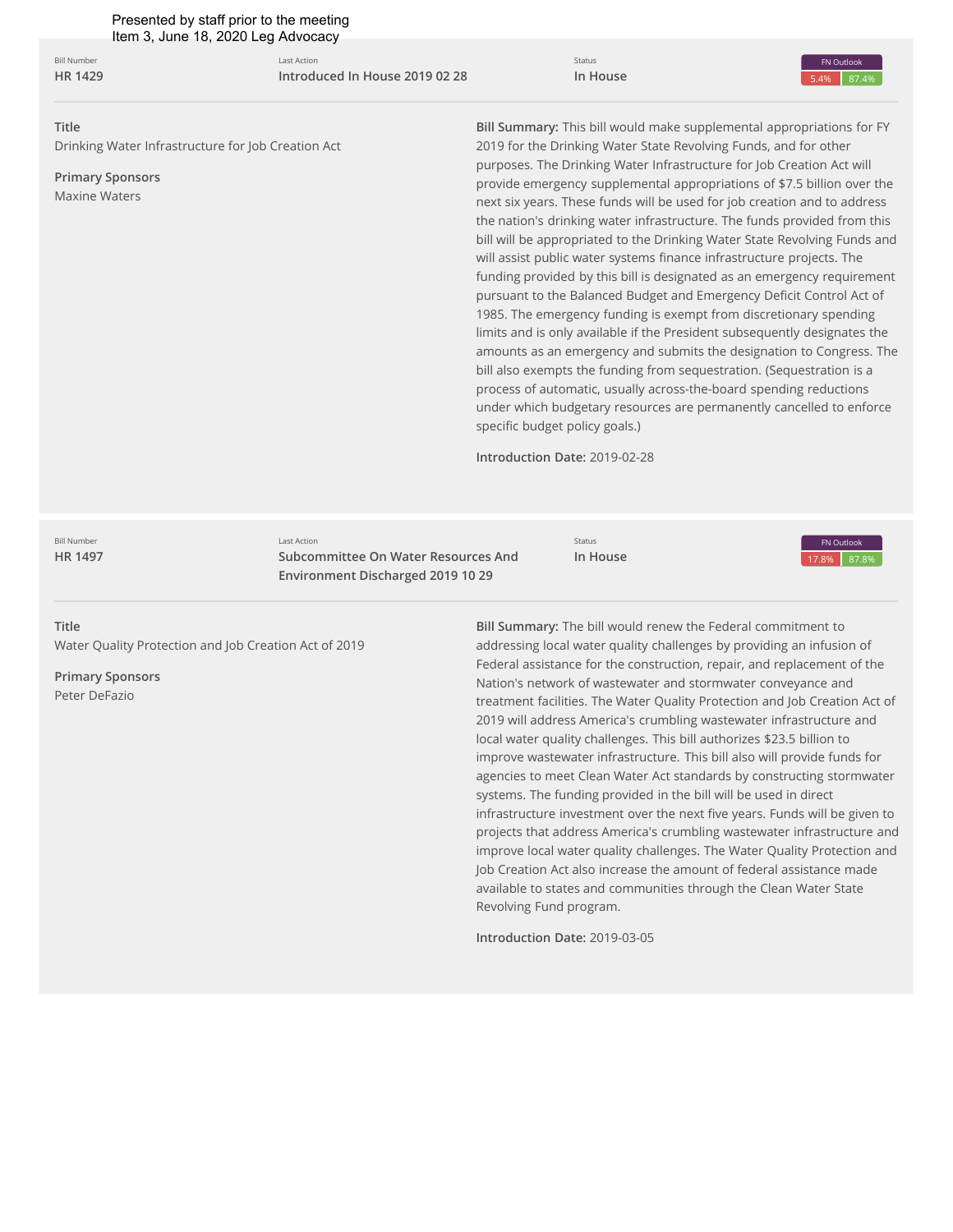| Presented by staff prior to the meeting<br>Item 3, June 18, 2020 Leg Advocacy                                  |                                                                                                           |                                                   |                                                                                                                                                                                                                                                                                                                                                                                                                                                                                                                                                                                                                                                                                                                                                                                                                                                                                                                                                                                                                                                         |                              |  |
|----------------------------------------------------------------------------------------------------------------|-----------------------------------------------------------------------------------------------------------|---------------------------------------------------|---------------------------------------------------------------------------------------------------------------------------------------------------------------------------------------------------------------------------------------------------------------------------------------------------------------------------------------------------------------------------------------------------------------------------------------------------------------------------------------------------------------------------------------------------------------------------------------------------------------------------------------------------------------------------------------------------------------------------------------------------------------------------------------------------------------------------------------------------------------------------------------------------------------------------------------------------------------------------------------------------------------------------------------------------------|------------------------------|--|
| <b>Bill Number</b><br><b>HR 1621</b>                                                                           | <b>Last Action</b><br>Referred To The Subcommittee On Water<br>Oceans And Wildlife 2019 03 28             |                                                   | Status<br>In House                                                                                                                                                                                                                                                                                                                                                                                                                                                                                                                                                                                                                                                                                                                                                                                                                                                                                                                                                                                                                                      | FN Outlook<br>75.1%<br>13.3% |  |
| Title<br>Water Supply Permitting Coordination Act<br><b>Primary Sponsors</b><br><b>Tom McClintock</b>          |                                                                                                           | Introduction Date: 2019-03-07                     | Bill Summary: This bill would authorize the Secretary of the Interior to<br>coordinate federal and state permitting processes related to the<br>construction of new surface water storage projects on lands under the<br>jurisdiction of the Secretary of the Interior and the Secretary of<br>Agriculture and to designate the Bureau of Reclamation as the lead<br>agency for permit processing, and for other purposes. This bill would<br>establish a framework in which federal agencies with permitting<br>responsibilities for the construction of new surface water storage<br>projects must work together, coordinate their schedules, share data and<br>technical materials, and make their findings publicly available.                                                                                                                                                                                                                                                                                                                      |                              |  |
| <b>Bill Number</b><br>HR 1747                                                                                  | <b>Last Action</b><br>Reported Amended By The Committee On<br>Natural Resources H Rept 116 314 2019 11 26 |                                                   | Status<br>In House                                                                                                                                                                                                                                                                                                                                                                                                                                                                                                                                                                                                                                                                                                                                                                                                                                                                                                                                                                                                                                      | FN Outlook<br>88.4%<br>19.5% |  |
| Title<br>National Fish Habitat Conservation Through Partnerships Act<br><b>Primary Sponsors</b><br>Rob Wittman |                                                                                                           | Introduction Date: 2019-03-13                     | Bill Summary: This bill codifies National Fish Habitat Partnerships,<br>an initiative that aims to achieve measurable habitat conservation<br>results through strategic partnerships that lead to better fish<br>habitat conditions and increased fishing opportunities.                                                                                                                                                                                                                                                                                                                                                                                                                                                                                                                                                                                                                                                                                                                                                                                |                              |  |
| <b>Bill Number</b><br>HR 2313                                                                                  | <b>Last Action</b><br>Introduced In House 2019 04 12                                                      |                                                   | Status<br>In House                                                                                                                                                                                                                                                                                                                                                                                                                                                                                                                                                                                                                                                                                                                                                                                                                                                                                                                                                                                                                                      | FN Outlook<br>5.4%<br>90.9%  |  |
| Title<br>Water Conservation Rebate Tax Parity Act<br><b>Primary Sponsors</b><br>Jared Huffman                  |                                                                                                           | are not taxable.<br>Introduction Date: 2019-04-12 | Bill Summary: The bill clarifies that homeowners do not need to pay<br>income tax when they receive rebates from water utilities for water<br>conservation and water runoff management improvements that they<br>have made. It clarifies that these rebates, which are growing in number<br>and size across the nation, are not taxable income, but rather an effort<br>to defray upfront consumer costs for a public benefit. It also would<br>encourage residents to reduce water usage by installing "gray water"<br>capture systems or purchasing new water-efficient appliances and<br>plumbing fixtures can provide significant water yield benefits, protecting<br>public health, the environment, and local economies. These rebates<br>provide a net benefit to the public and utilities. This would ensure that<br>the IRS treats water conservation rebates in the same manner as the<br>Agency treats energy conservation rebates, including insulation, Energy<br>Star-certified windows and doors, and energy efficient appliances, which |                              |  |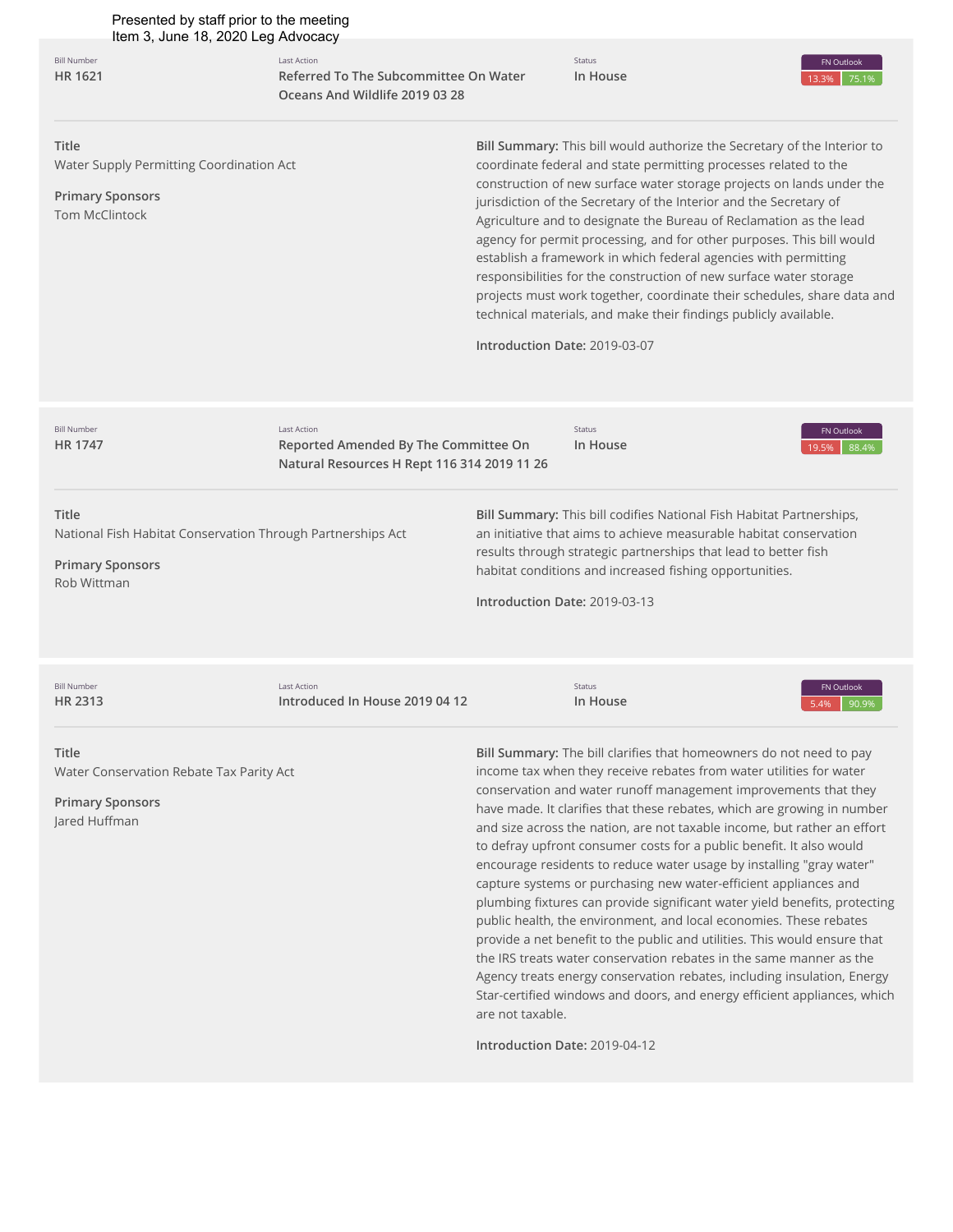Last Action

**Bill Number [HR 2470](http://app.fiscalnote.com/#/share/bill?url=e71c5a01ec6ce37f46a036fe43a98b57)**

**Referred To The Subcommittee On Water Resources And Environment 2019 05 03**

Status **In House** 45.6% 84.0% FN Outlook

#### **Title**

Clean Water Infrastructure Resilience and Sustainability Act

**Primary Sponsors** Salud Carbajal

**Bill Summary:** This bill establishes an EPA grant program for communities to improve the resiliency and adaptability of their waterrelated infrastructure. Competitive grants will spur projects which conserve water or increase efficiency in its use, preserve or improve water quality, rebuild or relocate threatened infrastructure, protect source waters and ecosystems, and implement advanced treatment technologies such as water reuse and recycling.

**Introduction Date:** 2019-05-02

**Bill Number [HR 2473](http://app.fiscalnote.com/#/share/bill?url=4f08ee59b2687582208d7ecf079605f4)**

Last Action Subcommittee On Water Oceans And Wildlife **Discharged 2020 03 11**

Status **In House** 5.4% 89.3% FN Outlook

#### **Title**

Securing Access for the central Valley and Enhancing (SAVE) Water Resources Act

**Primary Sponsors** Josh Harder

**Bill Summary:** This is the companion bill to H.R. 116, the Water Recycling Investment and Improvement Act. The bill provides a broad approach to addressing water issues facing the Central Valley by increasing storage opportunities, spurring innovation, and making investments in our aging infrastructure. The bill also leverages federal resources to identify prime locations for groundwater storage and recharge in California and across the Western United States. This bill requires the Bureau of Reclamation to expedite feasibility studies for four specific storage projects in the Central Valley, including: Sites Reservoir, Del Puerto Canyon Reservoir, Los Vaqueros and San Luis Reservoirs and provides \$100 million in storage funding. The bill also invests in water reuse and recycling by increasing funding for WaterSMART programs from \$50 million to \$500 million and extending the program's authorization. It also establishes a a water infrastructure and drought resolutions fund to provide \$300 million for water surface and groundwater storage, reclamation and reuse, and WaterSMART program projects. The bill would create a innovating financing program which would provide low-interest federal loans to fund local water infrastructure projects, and would reauthorize the Rural Water Supply Act.

**Introduction Date:** 2019-05-02

Bill Number **[HR 2665](http://app.fiscalnote.com/#/share/bill?url=5ae0cf841096312335dac6a421701c61)** Last Action **Committee Consideration And Mark Up Session Held 2019 07 17**

Status **In House**



**Title**

Smart Energy and Water Efficiency Act of 2019

**Primary Sponsors** Jerry McNerney

**Bill Summary:** This bill would establish a smart energy and water efficiency management program at the Department of Energy to award grants to eligible entities to demonstrate advanced and innovative technology-based solutions that would increase and improve the energy efficiency of water, wastewater, and water reuse systems, among other things.

**Introduction Date:** 2019-05-10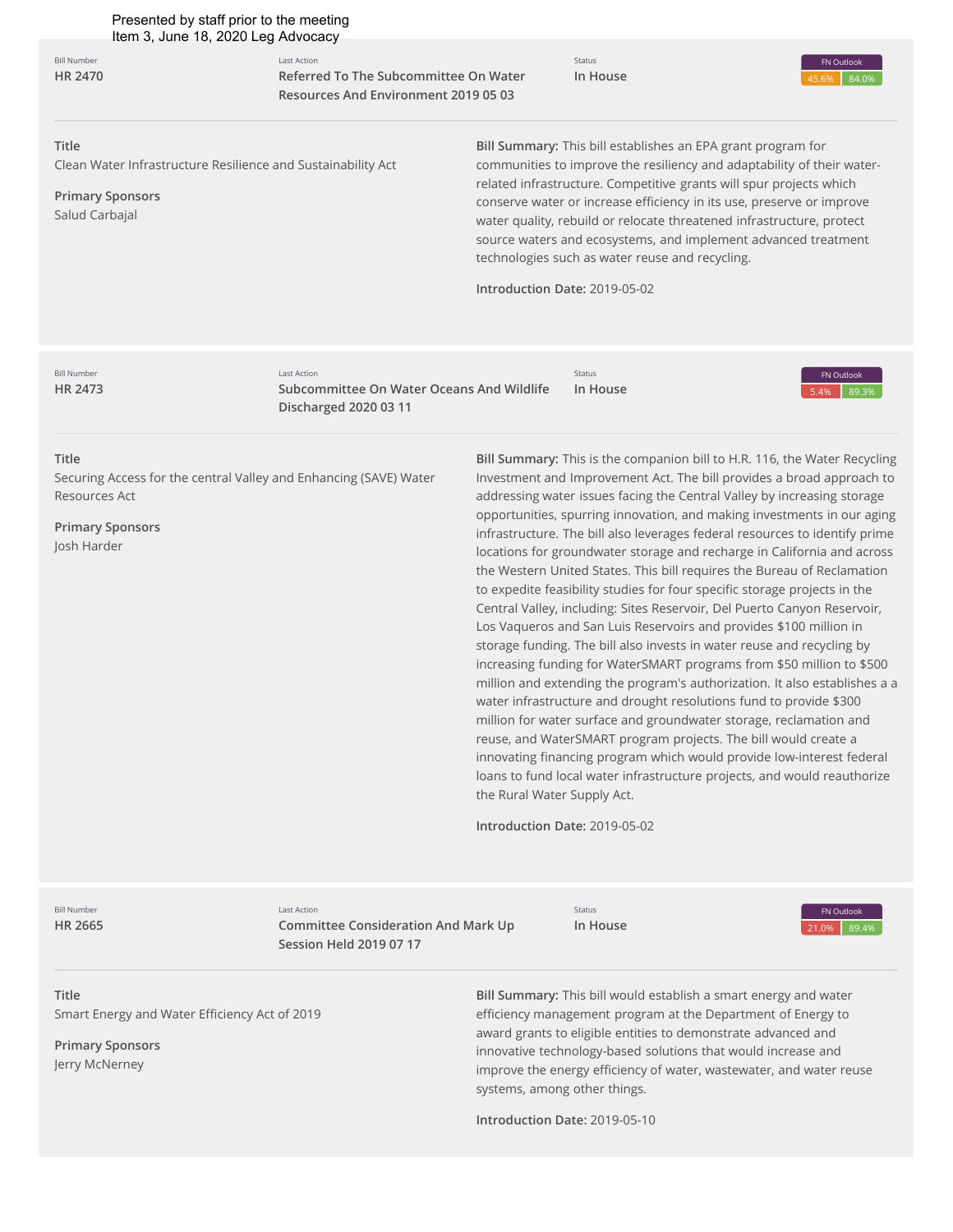| Presented by staff prior to the meeting<br>Item 3, June 18, 2020 Leg Advocacy                 |                                                                                                                                                          |                                                              |                                                                                                                                                                                                                                                                                                                                                                                                                                                                                                                                                                                                                                                                                                                                                                                            |                              |  |
|-----------------------------------------------------------------------------------------------|----------------------------------------------------------------------------------------------------------------------------------------------------------|--------------------------------------------------------------|--------------------------------------------------------------------------------------------------------------------------------------------------------------------------------------------------------------------------------------------------------------------------------------------------------------------------------------------------------------------------------------------------------------------------------------------------------------------------------------------------------------------------------------------------------------------------------------------------------------------------------------------------------------------------------------------------------------------------------------------------------------------------------------------|------------------------------|--|
| <b>Bill Number</b><br>HR 2871                                                                 | <b>Last Action</b><br>Referred To The Subcommittee On Water<br>Oceans And Wildlife 2019 06 10                                                            |                                                              | Status<br>In House                                                                                                                                                                                                                                                                                                                                                                                                                                                                                                                                                                                                                                                                                                                                                                         | FN Outlook<br>6.4%<br>67.59  |  |
| <b>Title</b><br>Aquifer Recharge Flexibility Act<br><b>Primary Sponsors</b><br>Russ Fulcher   |                                                                                                                                                          | aquifer recharge.<br>Introduction Date: 2019-05-21           | Bill Summary: This is the companion bill to S. 1570. The bill would let the<br>Commissioner of Reclamation allow the use of excess capacity in Bureau<br>conveyance facilities for carriage of non-Reclamation project water for                                                                                                                                                                                                                                                                                                                                                                                                                                                                                                                                                           |                              |  |
| <b>Bill Number</b><br><b>HR3596</b>                                                           | <b>Last Action</b><br>Placed On The Union Calendar Calendar No<br>238 2019 11 15                                                                         |                                                              | Status<br>In House                                                                                                                                                                                                                                                                                                                                                                                                                                                                                                                                                                                                                                                                                                                                                                         | FN Outlook<br>91.0%<br>13.0% |  |
| Title<br>Keep America's Waterfronts Working Act<br><b>Primary Sponsors</b><br>Chellie Pingree |                                                                                                                                                          | communities.<br>Introduction Date: 2019-06-28                | Bill Summary: The Keep America's Waterfronts Working Act would<br>establish a Working Waterfront Grant Program to provide matching,<br>competitive grants to coastal states. These grants would help to<br>preserve and expand access to coastal waters for commercial fishing,<br>recreational guiding, aquaculture, boat building, and other water-<br>dependent businesses. The bill would also create a Working Waterfront<br>Task Force at the Department of the Interior. The task force would<br>identify and prioritize critical working waterfront needs with respect to<br>their cultural and economic importance, climate change and other<br>environmental threats, and market conditions for water-dependent<br>businesses. It would also identify working waterfronts within |                              |  |
| <b>Bill Number</b><br>HR 4033                                                                 | Last Action<br>Referred To The Subcommittee On<br><b>Commodity Exchanges Energy And Credit 2019</b><br>09 04                                             |                                                              | Status<br>In House                                                                                                                                                                                                                                                                                                                                                                                                                                                                                                                                                                                                                                                                                                                                                                         | FN Outlook<br>5.4%<br>78.2%  |  |
| <b>Title</b><br>Water Justice Act<br><b>Primary Sponsors</b><br>Dan Kildee                    |                                                                                                                                                          | Introduction Date: 2019-07-25                                | Bill Summary: This is the companion bill to S. 2466.                                                                                                                                                                                                                                                                                                                                                                                                                                                                                                                                                                                                                                                                                                                                       |                              |  |
| <b>Bill Number</b><br><b>HR4402</b>                                                           | <b>Last Action</b><br>Received In The Senate And Read Twice And<br>Referred To The Committee On Homeland<br>Security And Governmental Affairs 2019 12 10 |                                                              | Status<br>In Senate                                                                                                                                                                                                                                                                                                                                                                                                                                                                                                                                                                                                                                                                                                                                                                        | FN Outlook<br>50.69<br>4.9%  |  |
| Title<br>Inland Waters Security Review Act<br><b>Primary Sponsors</b><br>Debbie Lesko         |                                                                                                                                                          | navigable rivers and lakes.<br>Introduction Date: 2019-09-19 | Bill Summary: This bill requires the Homeland Security Department to<br>conduct a threat analysis of the country's inland waterways, such as                                                                                                                                                                                                                                                                                                                                                                                                                                                                                                                                                                                                                                               |                              |  |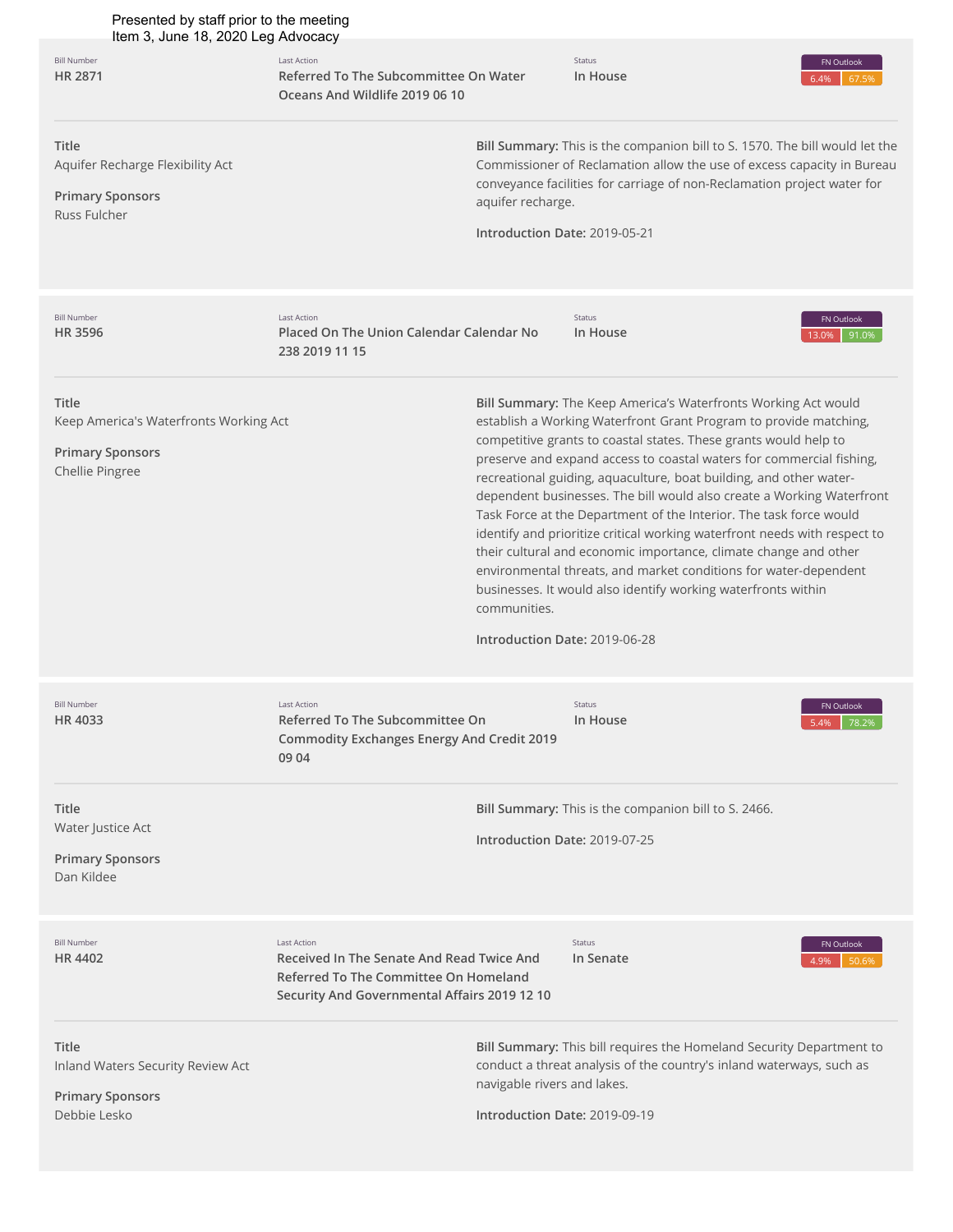| Presented by staff prior to the meeting<br>Item 3, June 18, 2020 Leg Advocacy                                             |                                                                                                      |                                                             |                                                                                                                                                                                                                                                                                                                                                                  |                              |
|---------------------------------------------------------------------------------------------------------------------------|------------------------------------------------------------------------------------------------------|-------------------------------------------------------------|------------------------------------------------------------------------------------------------------------------------------------------------------------------------------------------------------------------------------------------------------------------------------------------------------------------------------------------------------------------|------------------------------|
| <b>Bill Number</b><br>HR 4659                                                                                             | <b>Last Action</b><br>Referred To The Subcommittee On Water<br>Oceans And Wildlife 2019 10 22        |                                                             | Status<br>In House                                                                                                                                                                                                                                                                                                                                               | FN Outlook<br>4.5%<br>80.6%  |
| <b>Title</b><br>Water Supply Infrastructure Rehabilitation and Utilization Act<br><b>Primary Sponsors</b><br>Dan Newhouse |                                                                                                      | times of the year.<br>Introduction Date: 2019-10-11         | Bill Summary: The bill will address the Bureau of Reclamation's<br>maintenance backlog by streamlining the process for local water<br>operators, strengthen the "Safety of Dams" program to improve the<br>structural integrity of Bureau of Reclamation dams across the U.S., and<br>provide flexibility in reservoir storage for flood control during low risk |                              |
| <b>Bill Number</b><br><b>HR4891</b>                                                                                       | <b>Last Action</b><br>Subcommittee On Water Oceans And Wildlife<br>Discharged 2020 03 11             |                                                             | Status<br>In House                                                                                                                                                                                                                                                                                                                                               | FN Outlook<br>90.2%<br>24.5% |
| <b>Title</b><br>Western Water Security Act of 2019<br><b>Primary Sponsors</b><br><b>Xochitl Torres Small</b>              |                                                                                                      | Introduction Date: 2019-10-28                               | Bill Summary: This bill would give an additional \$120 million to the<br>Bureau of Reclamation's WaterSMART program; authorize an additional<br>\$65 million to support desalination design and construction, setting<br>aside \$15 million for rural desalination projects; and authorizes the<br>Cooperative Watershed Management Program.                     |                              |
| <b>Bill Number</b><br>HR 5217                                                                                             | <b>Last Action</b><br>Referred To The Subcommittee On<br><b>Conservation And Forestry 2019 12 11</b> |                                                             | Status<br>In House                                                                                                                                                                                                                                                                                                                                               | FN Outlook<br>76.3%<br>7.8%  |
| Title<br><b>WOW Act</b><br><b>Primary Sponsors</b><br><b>Tom McClintock</b>                                               |                                                                                                      | to protect migrating fish.<br>Introduction Date: 2019-11-21 | Bill Summary: The bill streamlines water districts' contact renewals,<br>expedites water transfers and gives the Secretary of the Interior<br>discretion to modify dam operations in the Central Valley Project to<br>provide reasonable water flows of suitable quality, quantity, and timing                                                                   |                              |
| <b>Bill Number</b><br>HR 5316                                                                                             | <b>Last Action</b><br><b>Committee Consideration And Mark Up</b><br><b>Session Held 2020 02 12</b>   |                                                             | Status<br>In House                                                                                                                                                                                                                                                                                                                                               | FN Outlook<br>88.9%<br>7.7%  |
| <b>Title</b><br>Move Water Now Act<br><b>Primary Sponsors</b><br>TJ Cox                                                   |                                                                                                      | Introduction Date: 2019-12-05                               | Bill Summary: This legislation aims to address the severely limited<br>capacity of the Friant-Kern Canal in California's San Joaquin Valley,<br>issues caused by severe land subsidence over the past 7 decades.                                                                                                                                                 |                              |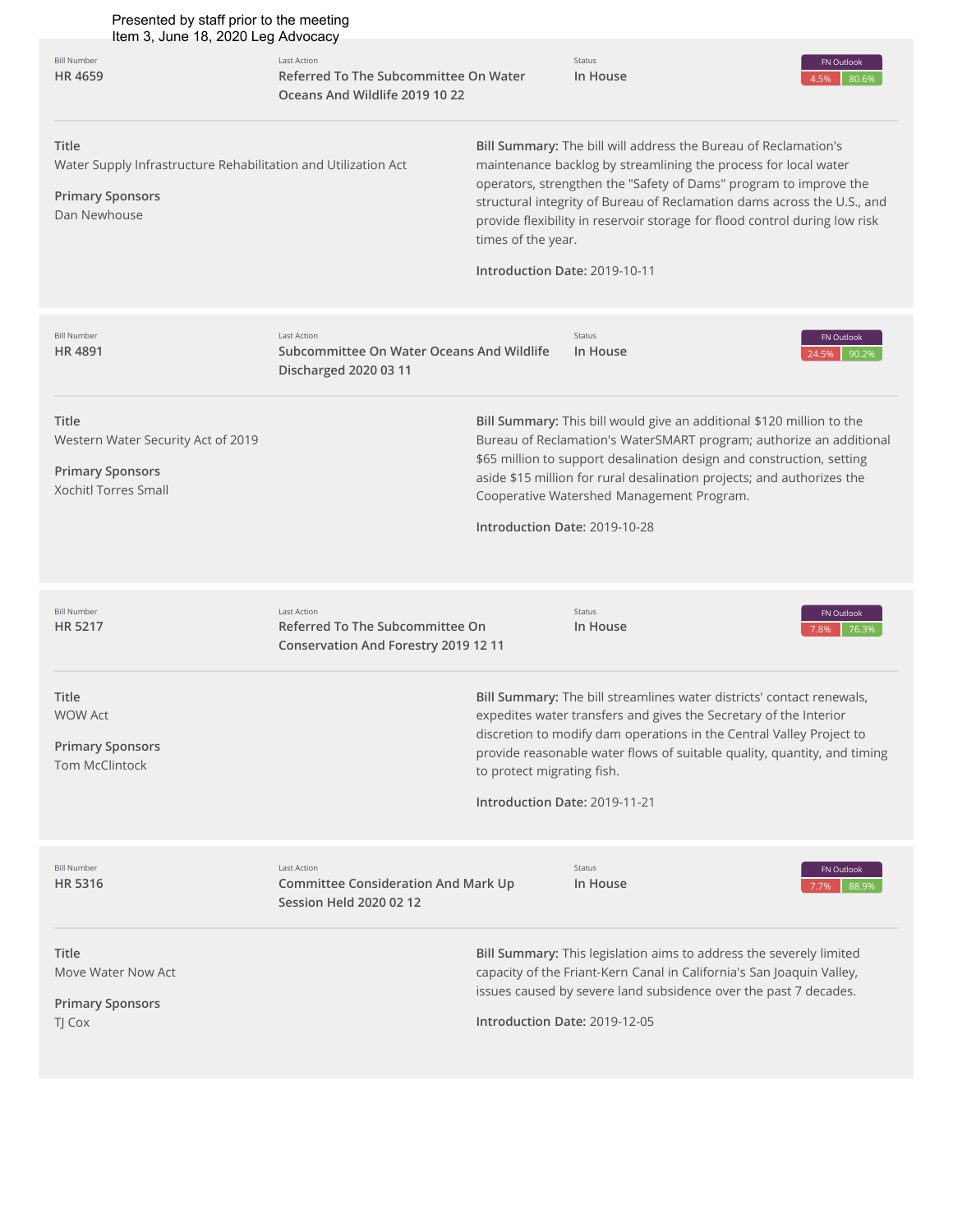# Presented by staff prior to the meeting

| Presented by staff prior to the meeting<br>Item 3, June 18, 2020 Leg Advocacy                                                                                                                                                                                                                                  |                                                                                                                                                                                                                                                                                                                                    |                           |                                                                                                                                                                                                                                                                                                                      |                             |
|----------------------------------------------------------------------------------------------------------------------------------------------------------------------------------------------------------------------------------------------------------------------------------------------------------------|------------------------------------------------------------------------------------------------------------------------------------------------------------------------------------------------------------------------------------------------------------------------------------------------------------------------------------|---------------------------|----------------------------------------------------------------------------------------------------------------------------------------------------------------------------------------------------------------------------------------------------------------------------------------------------------------------|-----------------------------|
| <b>Bill Number</b><br>HR 7073                                                                                                                                                                                                                                                                                  | Last Action<br>Referred To The Committee On Oversight And<br>Reform And In Addition To The Committee On<br><b>Financial Services For A Period To Be</b><br>Subsequently Determined By The Speaker In<br>Each Case For Consideration Of Such<br>Provisions As Fall Within The Jurisdiction Of<br>The Committee Concerned 2020 06 01 |                           | Status<br>In House                                                                                                                                                                                                                                                                                                   | FN Outlook<br>89.0%<br>9.3% |
| <b>Title</b><br>To amend the Social Security Act to include special districts in the<br>coronavirus relief fund, to direct the Secretary to include special<br>districts as an eligible issuer under the Municipal Liquidity Facility,<br>and for other purposes.<br><b>Primary Sponsors</b><br>John Garamendi |                                                                                                                                                                                                                                                                                                                                    |                           | <b>Bill Summary:</b> This bill would amend the Social Security Act to include<br>special districts in the coronavirus relief fund, to direct the Secretary to<br>include special districts as an eligible issuer under the Municipal<br>Liquidity Facility, and for other purposes.<br>Introduction Date: 2020-06-01 |                             |
| <b>Bill Number</b><br>S 334                                                                                                                                                                                                                                                                                    | Last Action<br><b>Committee On Energy And Natural Resources</b><br>Reported By Senator Murkowski Without<br>Amendment With Written Report No 116 133<br>2019 10 22                                                                                                                                                                 |                           | Status<br>In Senate                                                                                                                                                                                                                                                                                                  | FN Outlook<br>83.9%         |
| <b>Title</b><br>Clean Water for Rural Communities Act<br><b>Primary Sponsors</b><br><b>Steve Daines</b>                                                                                                                                                                                                        |                                                                                                                                                                                                                                                                                                                                    | Montana and North Dakota. | Bill Summary: This is the companion bill to H.R. 976, a bill to authorize<br>the construction of the Musselshell-Judith Rural Water System and study<br>of the Dry-Redwater Regional Water Authority System in the States of<br>Introduction Date: 2019-02-05                                                        |                             |
| <b>Bill Number</b><br>S 1570                                                                                                                                                                                                                                                                                   | <b>Last Action</b><br>Placed On Senate Legislative Calendar Under<br>General Orders Calendar No 276 2019 10 29                                                                                                                                                                                                                     |                           | <b>Status</b><br>In Senate                                                                                                                                                                                                                                                                                           | FN Outlook<br>78.7%<br>2 2% |

**Title** Aquifer Recharge Flexibility Act

**Primary Sponsors** Jim Risch

**Bill Summary:** The legislation aims to improve aquifer levels in Idaho and across western states by expanding the ability for aquifer recharge through federal lands and facilities. The bill will fortify efforts to recharge Idaho's vast Eastern Snake Plain Aquifer to healthy levels for sustainable long-term use by the state's farmers, ranchers, and communities. This bill would let the commissioner of the Bureau of Reclamation allow the use of excess capacity in Bureau conveyance facilities for carriage of non-Reclamation project water for aquifer recharge. Some restrictions would still apply in the bill, such as that water or power service contracts for bureau projects and existing obligations to fish, wildlife or water quality protection aren't affected.

**Introduction Date:** 2019-05-21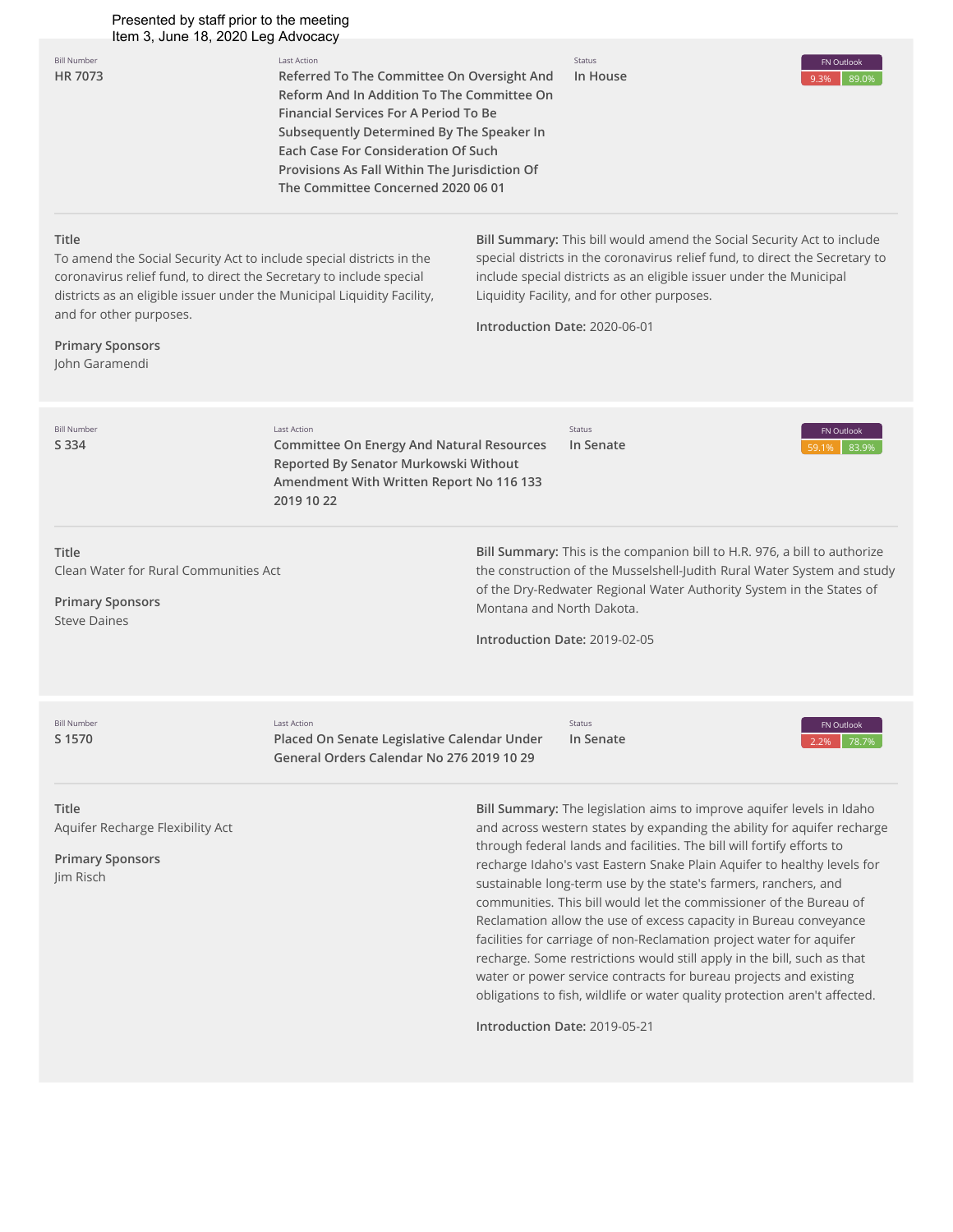| Presented by staff prior to the meeting<br>Item 3, June 18, 2020 Leg Advocacy                                                                                                  |                                                                                                                                                                           |                                                                                                                                                                                                                                                                                                                                                                                                                                                                                                                                                                                                                                                                                                                                                                                              |                                                                                                                                                                                                                                                                                                                                                                                        |                                                                                                                                             |  |
|--------------------------------------------------------------------------------------------------------------------------------------------------------------------------------|---------------------------------------------------------------------------------------------------------------------------------------------------------------------------|----------------------------------------------------------------------------------------------------------------------------------------------------------------------------------------------------------------------------------------------------------------------------------------------------------------------------------------------------------------------------------------------------------------------------------------------------------------------------------------------------------------------------------------------------------------------------------------------------------------------------------------------------------------------------------------------------------------------------------------------------------------------------------------------|----------------------------------------------------------------------------------------------------------------------------------------------------------------------------------------------------------------------------------------------------------------------------------------------------------------------------------------------------------------------------------------|---------------------------------------------------------------------------------------------------------------------------------------------|--|
| <b>Bill Number</b><br>S 1604                                                                                                                                                   | Last Action<br>Introduced In Senate 2019 05 22                                                                                                                            |                                                                                                                                                                                                                                                                                                                                                                                                                                                                                                                                                                                                                                                                                                                                                                                              | Status<br>In Senate                                                                                                                                                                                                                                                                                                                                                                    | FN Outlook<br>82.9%<br>26.0%                                                                                                                |  |
| Title<br><b>Local Water Protection Act</b><br><b>Primary Sponsors</b><br>Amy Klobuchar                                                                                         |                                                                                                                                                                           | Bill Summary: The bill would reauthorize an Environmental Protection<br>Agency (EPA) grant program that provides funds for states to develop<br>and implement programs for managing nonpoint source water<br>pollution, or pollution from diffuse sources including runoff from farms,<br>managed forests, and urban areas. The Act would reauthorize \$200<br>million annually for the voluntary grant fund to give local and state<br>governments, the flexibility to make conservation improvements aimed<br>at decreasing water pollutants through partnerships with their<br>communities. The legislation authorizes the EPA's Section 319 Grant<br>Program and doubles funds for Section 319 from \$70 million to \$200<br>million for FYs 2020-2014.<br>Introduction Date: 2019-05-22 |                                                                                                                                                                                                                                                                                                                                                                                        |                                                                                                                                             |  |
| <b>Bill Number</b><br>S 1751                                                                                                                                                   | <b>Last Action</b><br><b>Committee On Energy And Natural Resources</b><br>Reported By Senator Murkowski With An<br>Amendment With Written Report No 116 140<br>2019 10 23 |                                                                                                                                                                                                                                                                                                                                                                                                                                                                                                                                                                                                                                                                                                                                                                                              | Status<br>In Senate                                                                                                                                                                                                                                                                                                                                                                    | FN Outlook<br>87.8%<br>3.6%                                                                                                                 |  |
| Title<br>Bureau of Reclamation Pumped Storage Hydropower Development<br>Act<br><b>Primary Sponsors</b><br>Maria Cantwell                                                       |                                                                                                                                                                           |                                                                                                                                                                                                                                                                                                                                                                                                                                                                                                                                                                                                                                                                                                                                                                                              | Bureau of Reclamation reservoirs.<br>Introduction Date: 2019-06-05                                                                                                                                                                                                                                                                                                                     | Bill Summary: This bill amends the Reclamation Project Act of 1939 to<br>authorize pumped storage hydropower development utilizing multiple |  |
| <b>Bill Number</b><br>S 1811                                                                                                                                                   | <b>Last Action</b><br>Referred To The Subcommittee On Water<br>Oceans And Wildlife 2019 07 15                                                                             |                                                                                                                                                                                                                                                                                                                                                                                                                                                                                                                                                                                                                                                                                                                                                                                              | Status<br>In House                                                                                                                                                                                                                                                                                                                                                                     | FN Outlook<br>23.0%<br>48.8%                                                                                                                |  |
| <b>Title</b><br>A bill to make technical corrections to the America's Water<br>Infrastructure Act of 2018, and for other purposes.<br><b>Primary Sponsors</b><br>John Barrasso |                                                                                                                                                                           | programs.                                                                                                                                                                                                                                                                                                                                                                                                                                                                                                                                                                                                                                                                                                                                                                                    | Bill Summary: This bill makes technical corrections to the America's<br>Water Infrastructure Act of 2018. This legislation also includes<br>provisions and technical corrections to the Klamath Basin Water<br>Supply Enhancement Act of 2000, which include conservation and<br>efficiency measures, land idling, and use of groundwater as eligible<br>Introduction Date: 2019-06-12 |                                                                                                                                             |  |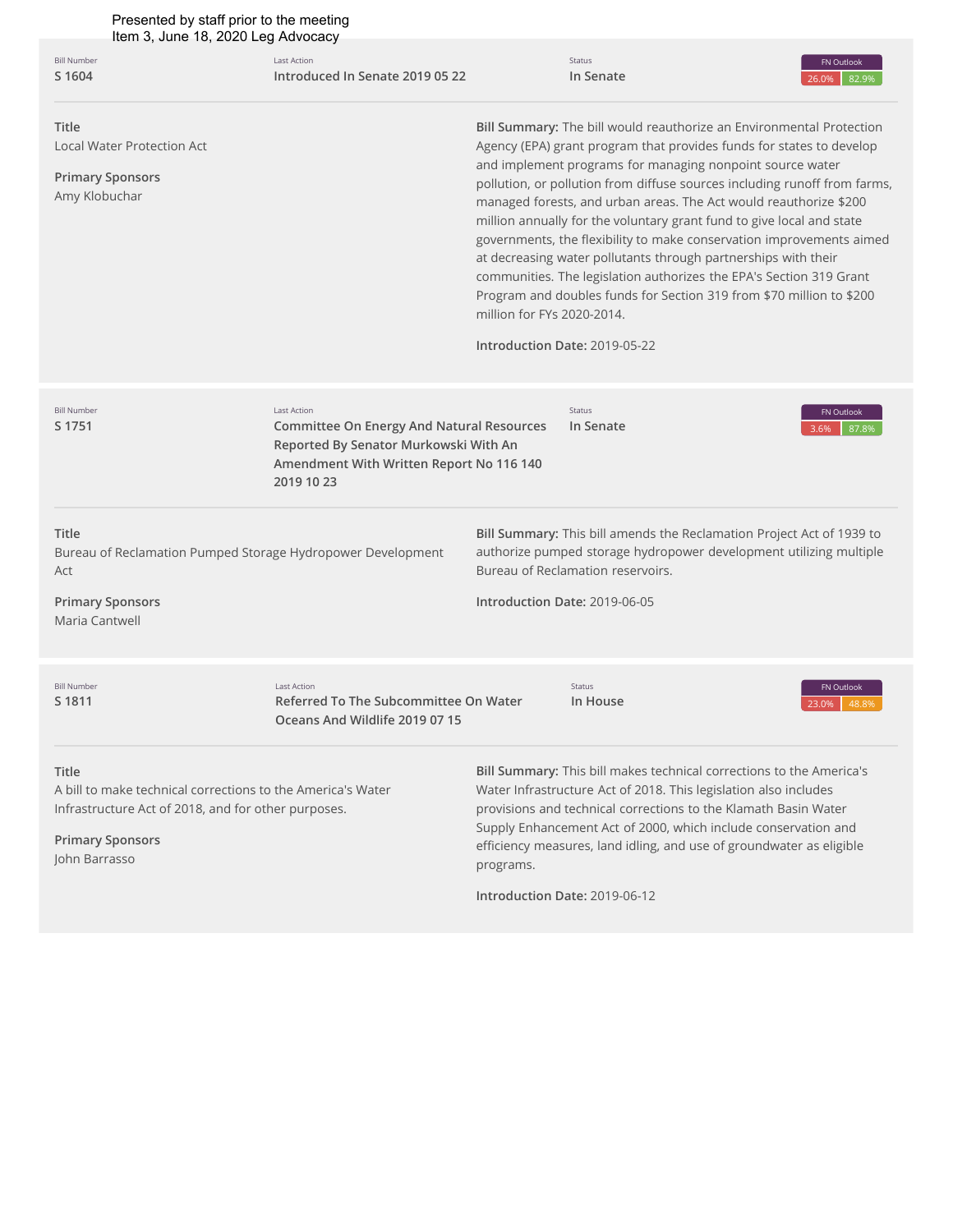**Bill Number [S 1932](http://app.fiscalnote.com/#/share/bill?url=74badb2e3feac2c286d23f3be048db89)**

Last Action **Committee On Energy And Natural Resources Senate Subcommittee On Water And Power Hearings Held 2019 07 18**

Status **In Senate**



**Title**

Drought Resiliency and Water Supply Infrastructure Act

**Primary Sponsors** Cory Gardner

**Bill Summary:** This bill would support water infrastructure in the nation's Reclamation states, as well as extend federal funding an additional five years, including \$670 million in surface and groundwater storage projects;\$100 million for water recycling projects; and \$60 million for desalination projects. The bill would also establish a new loan program for water agencies designed to spur investment in new water supply projects. Key provisions include but are not limited to expanding and updating the Bureau of Reclamation funding authorizations in the Water Infrastructure Improvements for the Nation Act (WIIN) to fund portions of federal (50%) and non-federal (25%) surface and groundwater storage and conveyance facilities, as well as cost share (25%) additional water reuse and recycling and desalination projects; and creating a new loan program at 30-year Treasury rates for water supply projects under what would be established under the Reclamation Infrastructure Financing and Innovation Act (RIFIA). These loans would use criteria (49%maximum loan) modeled after the well-established Water Infrastructure Financing Innovation Act (WIFIA) program at the Environmental Protection Agency (EPA). The legislation would also authorize \$140 million for restoration and environmental compliance projects, including forest, meadow and watershed restoration projects with water benefits and projects to help restore threatened and endangered species affected by Reclamation water projects.

**Introduction Date:** 2019-06-20

**Bill Number [S 2044](http://app.fiscalnote.com/#/share/bill?url=6fb2ad809caa4aae1f3a0344044c3254)** Last Action

**Committee On Energy And Natural Resources Reported By Senator Murkowski With An Amendment In The Nature Of A Substitute With Written Report No 116 156 2019 10 29** 

Status **In Senate**



#### **Title**

Water Supply Infrastructure Rehabilitation and Utilization Act

**Primary Sponsors** Martha McSally

**Bill Summary:** This bill would amend the Omnibus Public Land Management Act of 2009 to establish an Aging Infrastructure Account. Specifically, this bill could provide Congress with the unfunded need for these improvements in a timely manner through a streamlined process, allowing Congress to provide Reclamation these additional funds "upfront" to initiate extraordinary maintenance projects on federal facilities, with extended repayment for the non-federal operating entities through a clearly defined application and review process already in law. The bill would also raise the Reclamation Safety of Dams program authorization by \$550 million and create a Flood Control Manual and Reservoirs Operations Pilot Program, which would give operators of Reclamation reservoirs more flexibility to temporarily store water in dedicated flood control space during certain low-risk times of the year.

**Introduction Date:** 2019-06-27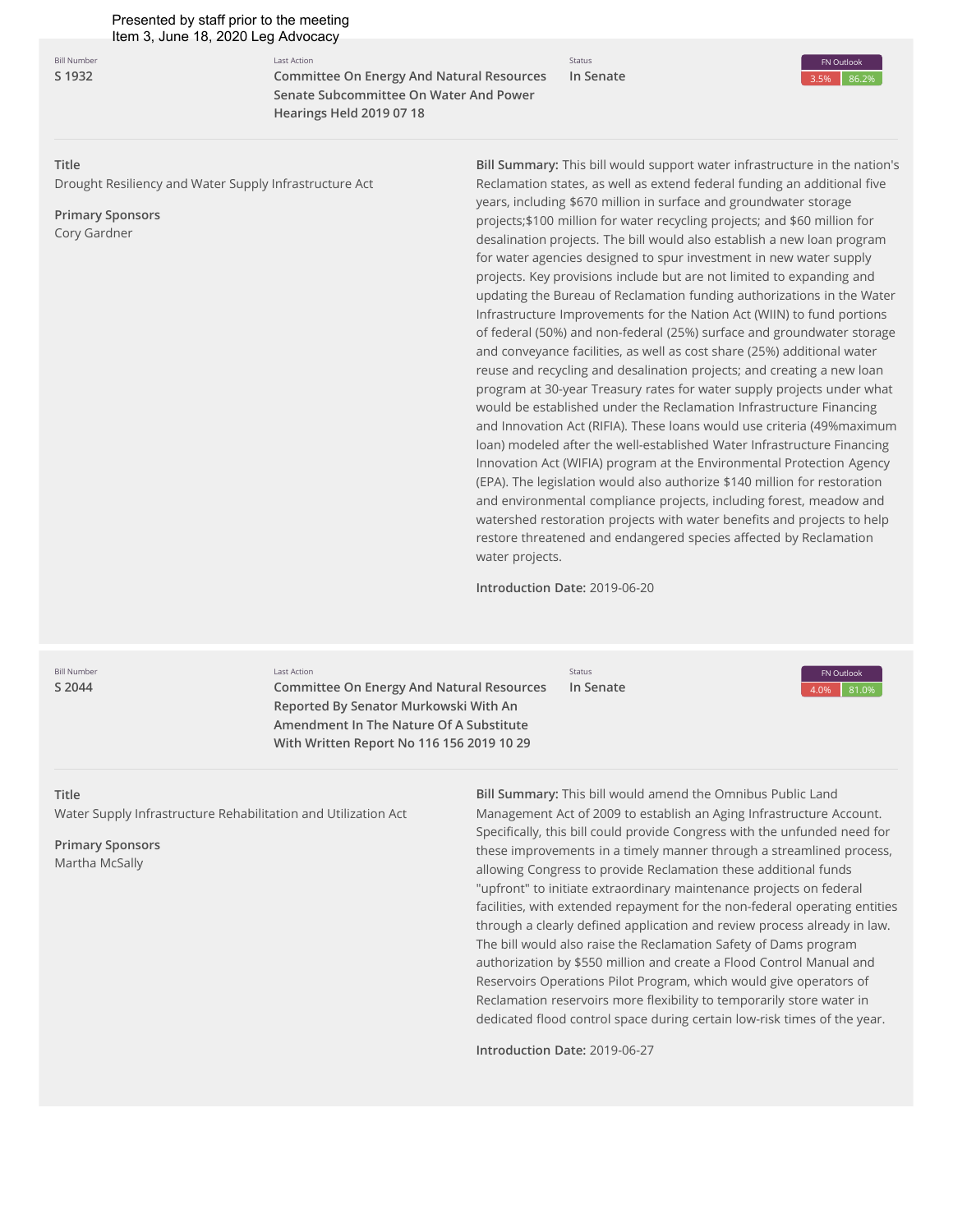| Presented by staff prior to the meeting<br>Item 3, June 18, 2020 Leg Advocacy                                                |                                                                                                              |                             |                                                                                                                                                                                                                                                                                                                                                                                                                                                                                                                                                                                                                                  |                             |
|------------------------------------------------------------------------------------------------------------------------------|--------------------------------------------------------------------------------------------------------------|-----------------------------|----------------------------------------------------------------------------------------------------------------------------------------------------------------------------------------------------------------------------------------------------------------------------------------------------------------------------------------------------------------------------------------------------------------------------------------------------------------------------------------------------------------------------------------------------------------------------------------------------------------------------------|-----------------------------|
| <b>Bill Number</b><br>S 2456                                                                                                 | <b>Last Action</b><br>Introduced In Senate 2019 09 10                                                        |                             | Status<br>In Senate                                                                                                                                                                                                                                                                                                                                                                                                                                                                                                                                                                                                              | FN Outlook<br>87.9%<br>3.3% |
| <b>Title</b><br>Clean Water Through Green Infrastructure Act<br><b>Primary Sponsors</b><br><b>Tom Udall</b>                  |                                                                                                              |                             | Bill Summary: This bill will establish up to five Centers of Excellence,<br>through a competitive process, to promote green stormwater<br>infrastructure. The Centers will conduct research on stormwater<br>control infrastructure, establish industry standards for stormwater<br>management, and develop testing protocols to measure the success of<br>different products and practices.<br>Introduction Date: 2019-09-10                                                                                                                                                                                                    |                             |
| <b>Bill Number</b><br>S 2466                                                                                                 | <b>Last Action</b><br>Introduced In Senate 2019 09 11                                                        |                             | Status<br>In Senate                                                                                                                                                                                                                                                                                                                                                                                                                                                                                                                                                                                                              | FN Outlook<br>79.7%<br>4.2% |
| Title<br>Water Justice Act<br><b>Primary Sponsors</b><br>Kamala Harris                                                       |                                                                                                              | programs.                   | Bill Summary: This bill takes a comprehensive approach to addressing<br>water issues throughout the U.S. and pays particular attention to the<br>water needs of historically at-risk communities and individuals.<br>Provisions include investing \$220 billion in clean and safe drinking<br>water initiatives, establishing a \$10 billion program to allow states to<br>offset the cost of water bills in low-income communities and<br>households that are environmentally at-risk, and invests \$20 billion in a<br>diverse range of sustainable water supply, recycling, and conservation<br>Introduction Date: 2019-09-11 |                             |
| <b>Bill Number</b><br>S 2636                                                                                                 | <b>Last Action</b><br>Read Twice And Referred To The Committee<br>On Environment And Public Works 2019 10 17 |                             | Status<br>In Senate                                                                                                                                                                                                                                                                                                                                                                                                                                                                                                                                                                                                              | FN Outlook<br>86.5%         |
| <b>Title</b><br>Clean Water Infrastructure Resilience and Sustainability Act<br><b>Primary Sponsors</b><br><b>Ben Cardin</b> |                                                                                                              | modification or relocation. | Bill Summary: This bill includes \$5,000,000 for FY 2020-2024 to create a<br>federal program administered by the EPA to help communities<br>strengthen the resiliency of their publicly owned treatment works<br>against the threats of natural hazards. The measure also reauthorizes<br>the Expanded Drinking Water Infrastructure Resilience and<br>Sustainability competitive grant program at \$5,000,000 for FY<br>2020-2024, to increase resiliency or sustainability such as water<br>conservation, water use efficiency, watershed protection, and<br>Introduction Date: 2019-10-17                                     |                             |
| <b>Bill Number</b><br>S 2674                                                                                                 | <b>Last Action</b><br>Introduced In Senate 2019 10 23                                                        |                             | Status<br>In Senate                                                                                                                                                                                                                                                                                                                                                                                                                                                                                                                                                                                                              | FN Outlook<br>87.0%<br>4.3% |
| Title<br>Assuring Quality Water Infrastructure Act<br><b>Primary Sponsors</b><br>Shelley Capito                              |                                                                                                              |                             | Bill Summary: This bill directs the EPA Administrator to establish a<br>program to provide grants to units of local government, as well as<br>nonprofit entities that own or operate a public water system, and<br>authorizes \$5 million annually for FY 2021 through 2025.<br>Introduction Date: 2019-10-23                                                                                                                                                                                                                                                                                                                    |                             |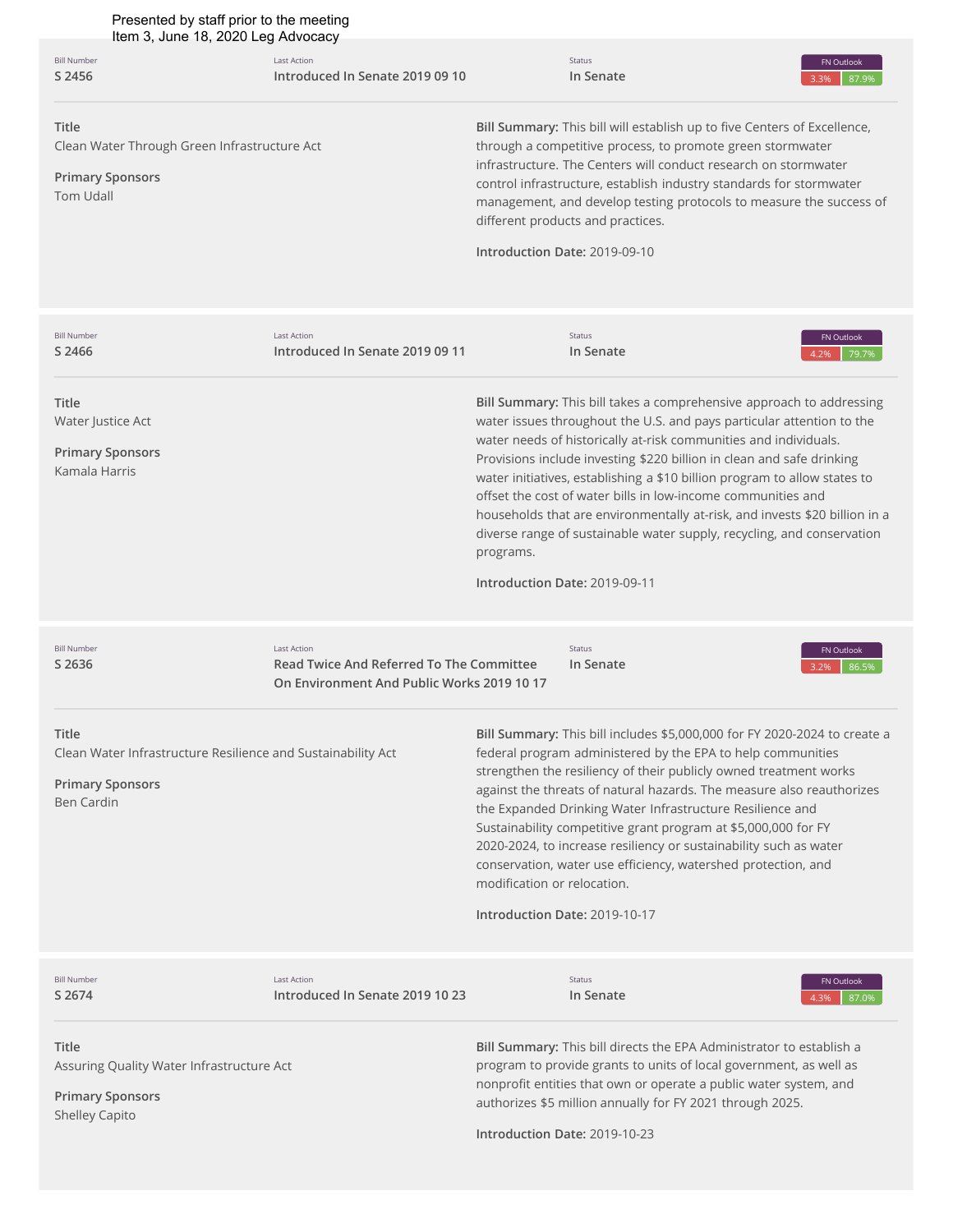| Presented by staff prior to the meeting<br>Item 3, June 18, 2020 Leg Advocacy                                    |                                                                                                                     |                       |                                                                                                                                                                                                                                                                                                                                                                                                                                                                                                                                                 |                             |
|------------------------------------------------------------------------------------------------------------------|---------------------------------------------------------------------------------------------------------------------|-----------------------|-------------------------------------------------------------------------------------------------------------------------------------------------------------------------------------------------------------------------------------------------------------------------------------------------------------------------------------------------------------------------------------------------------------------------------------------------------------------------------------------------------------------------------------------------|-----------------------------|
| <b>Bill Number</b><br>S 2718                                                                                     | <b>Last Action</b><br><b>Read Twice And Referred To The Committee</b><br>On Energy And Natural Resources 2019 10 28 |                       | Status<br>In Senate                                                                                                                                                                                                                                                                                                                                                                                                                                                                                                                             | FN Outlook<br>85.4%<br>2.6% |
| <b>Title</b><br>Western Water Security Act of 2019<br><b>Primary Sponsors</b><br><b>Tom Udall</b>                |                                                                                                                     |                       | Bill Summary: This bill would give an additional \$120 million to the<br>Bureau of Reclamation's WaterSMART Program; expand the authority of<br>States and Indian tribes to declare a drought emergency and access vital<br>drought emergency funds; reauthorizes the Cooperative Watershed<br>Management Program; and creates a pilot water leasing program that<br>provides the Bureau of Reclamation and local water districts with<br>increased flexibility to move water where it can be of the most use.<br>Introduction Date: 2019-10-28 |                             |
| <b>Bill Number</b><br>S 3590                                                                                     | <b>Last Action</b><br>Placed On Senate Legislative Calendar Under<br>General Orders Calendar No 452 2020 05 11      |                       | Status<br>In Senate                                                                                                                                                                                                                                                                                                                                                                                                                                                                                                                             | FN Outlook<br>85.3%<br>4.4% |
| <b>Title</b><br>Drinking Water Infrastructure Act of 2020<br><b>Primary Sponsors</b><br>John Barrasso            |                                                                                                                     | drinking water needs. | Bill Summary: This bill reauthorizes Safe Drinking Water Act<br>programs that support drinking water infrastructure and provide<br>resources and technical assistance to communities facing critical<br>Introduction Date: 2020-05-04                                                                                                                                                                                                                                                                                                           |                             |
| <b>Bill Number</b><br>S 3591                                                                                     | <b>Last Action</b><br>S Amdt 1593 Senate Amendment Submitted<br>2020 06 08                                          |                       | Status<br>In Senate                                                                                                                                                                                                                                                                                                                                                                                                                                                                                                                             | FN Outlook<br>84.2%<br>5.6% |
| Title<br>America's Water Infrastructure Act of 2020<br><b>Primary Sponsors</b><br>John Barrasso                  |                                                                                                                     | country.              | Bill Summary: This bill provides roughly \$17 billion in new federal<br>authorizations to invest in our infrastructure for projects across the<br>Introduction Date: 2020-05-04                                                                                                                                                                                                                                                                                                                                                                 |                             |
| <b>Bill Number</b><br>S 3684                                                                                     | <b>Last Action</b><br><b>Read Twice And Referred To The Committee</b><br>On Appropriations 2020 05 11               |                       | Status<br>In Senate                                                                                                                                                                                                                                                                                                                                                                                                                                                                                                                             | FN Outlook<br>85.8%<br>4.2% |
| Title<br>21st Century Conservation Corps for Our Health and Our Jobs Act<br><b>Primary Sponsors</b><br>Ron Wyden |                                                                                                                     |                       | Bill Summary: This bill would bolster wildfire prevention and<br>preparedness to protect the health and safety of communities during<br>the unparalleled combination of threats posed by wildfire season and<br>the COVID-19 pandemic. The legislation also would provide relief and<br>job creation measures that equip rural economies to respond to the<br>unique threats they're facing during this public health and economic                                                                                                              |                             |

**Introduction Date:** 2020-05-11

crisis.